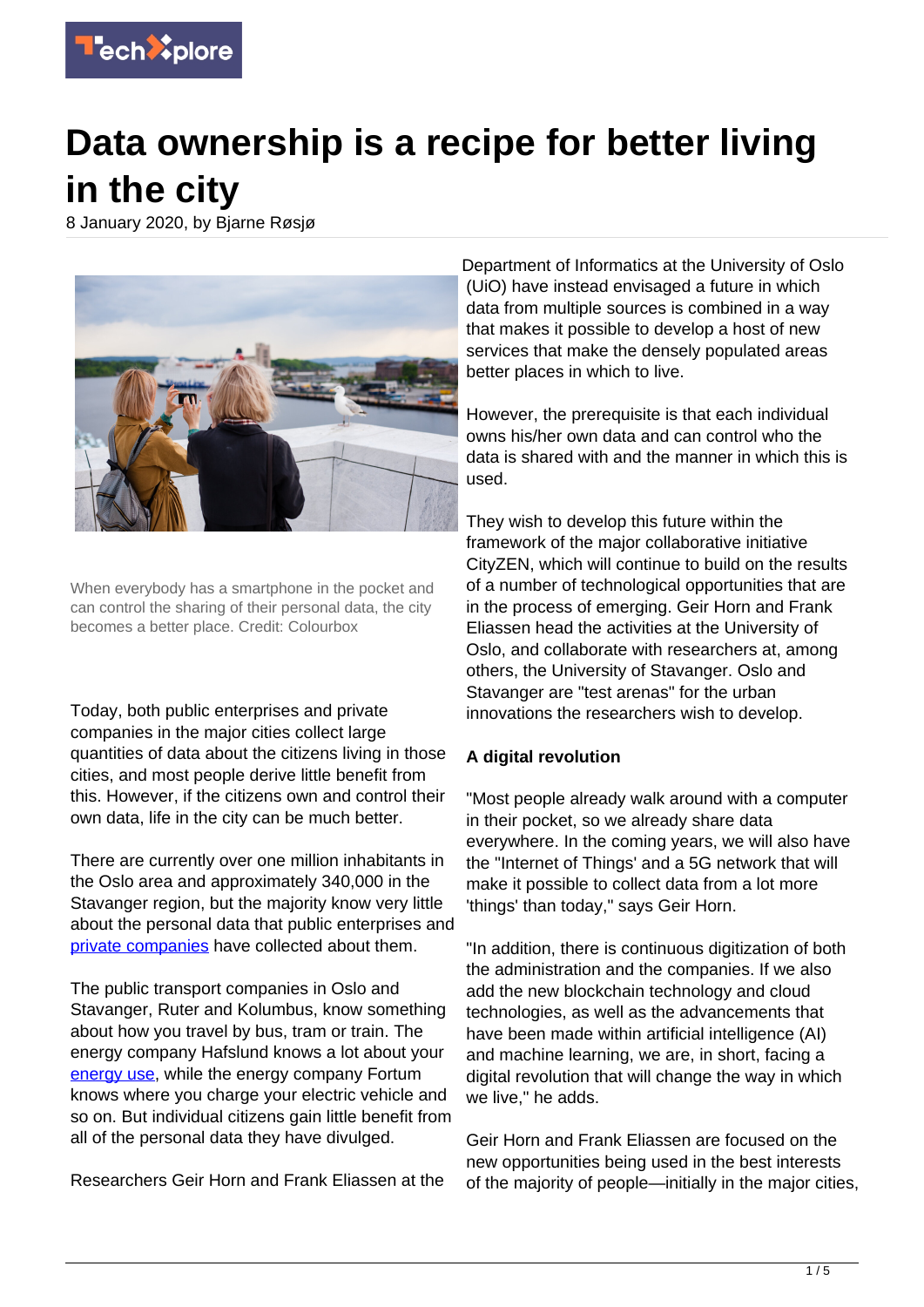

where there are the most people and the greatest opportunities for developing new services. Both public enterprises and private companies presently collect a large amount of data about the city's citizens, but this is principally for their own use.

In the future, much more data will be collected than at present. How will we face that development? "We are convinced that this data can provide much more benefit if it is combined across enterprises and sectors. But we then also risk exposing data about individuals in unfortunate ways. For example, your electricity use does not necessarily reveal whether or not you are home, because you could be sitting at home in the dark. However, if people with dishonest intentions can monitor both your electricity and water use, it is easy to determine when you are not home and therefore the best time in which to break in," Frank Eliassen says.

## **You will own your own data**

The technological development therefore increases can become much more user-friendly. the possibility of personal data being lost and misused, but the CityZEN researchers want to solve this problem by giving individuals full control over how their own data is used. The basic idea behind the research is that it is the citizens themselves, not Hafslund or the water utility or public transport company, who will own the personal data.

"Our project is based on a hypothesis that safe and secure data sharing creates many new opportunities, not only for businesses and public enterprises, but also for individual citizens. The principal idea is to use the data available in the city of the future in a way that is in the best interest of both the city and its citizens," Eliassen summarizes.

"If we are to realize the opportunities we have envisaged, citizens and consumers must trust that their personal data is being used in their best interest. We must not allow more scandals like Cambridge Analytica, which collected data from several million Facebook profiles and then used these for targeted political advertisements without obtaining consent," Geir Horn adds.

One of the objectives is to develop a technological

solution in which all of your personal data is stored in an encrypted manner and only you have the master key.

"If you wish to share data with an operator that has something to offer you, we envisage a type of 'personal data assistant' that handles this on your behalf. This assistant shall make it easy for you to 'trade' with your data in a digital market where your data can also have commercial value," Eliassen says.

## **Public transport and energy use**

The partners behind CityZEN have singled out four areas in which they want to contribute to the development of new services: Public services, new energy solutions, health and wellness, and urban transport.

Among other things, Frank Eliassen and Geir Horn have seen that public transport in the [major cities](https://techxplore.com/tags/major+cities/)

Imagine that you live at Kolbotn and work at Blindern—should you then take the train to Oslo S or to Nationaltheatret before you switch to the metro? Or perhaps there is a bus which is likely to have a seat available even though you are traveling in the middle of rush hour?

"It is currently a pretty big job to conduct real time analyses to answer these types of questions and the timetables of public transport companies are rather static. Among other things, the public transport of the future will be more about 'bus on demand,' where the bus does not have a fixed timetable, but collects you when you need it to and transports you to where you need to go. There is already a pilot project for this underway in Nordre Aker in Oslo," Geir Horn says.

"Bus on demand requires that the public transport companies have a large amount of information about where the travelers live, where they travel to, when they travel etc. This can also change from day to day. If, for example, there is a football match by the national team at Ullevaal Stadium on Thursday, it is obvious that more buses should be put into service that can transport the football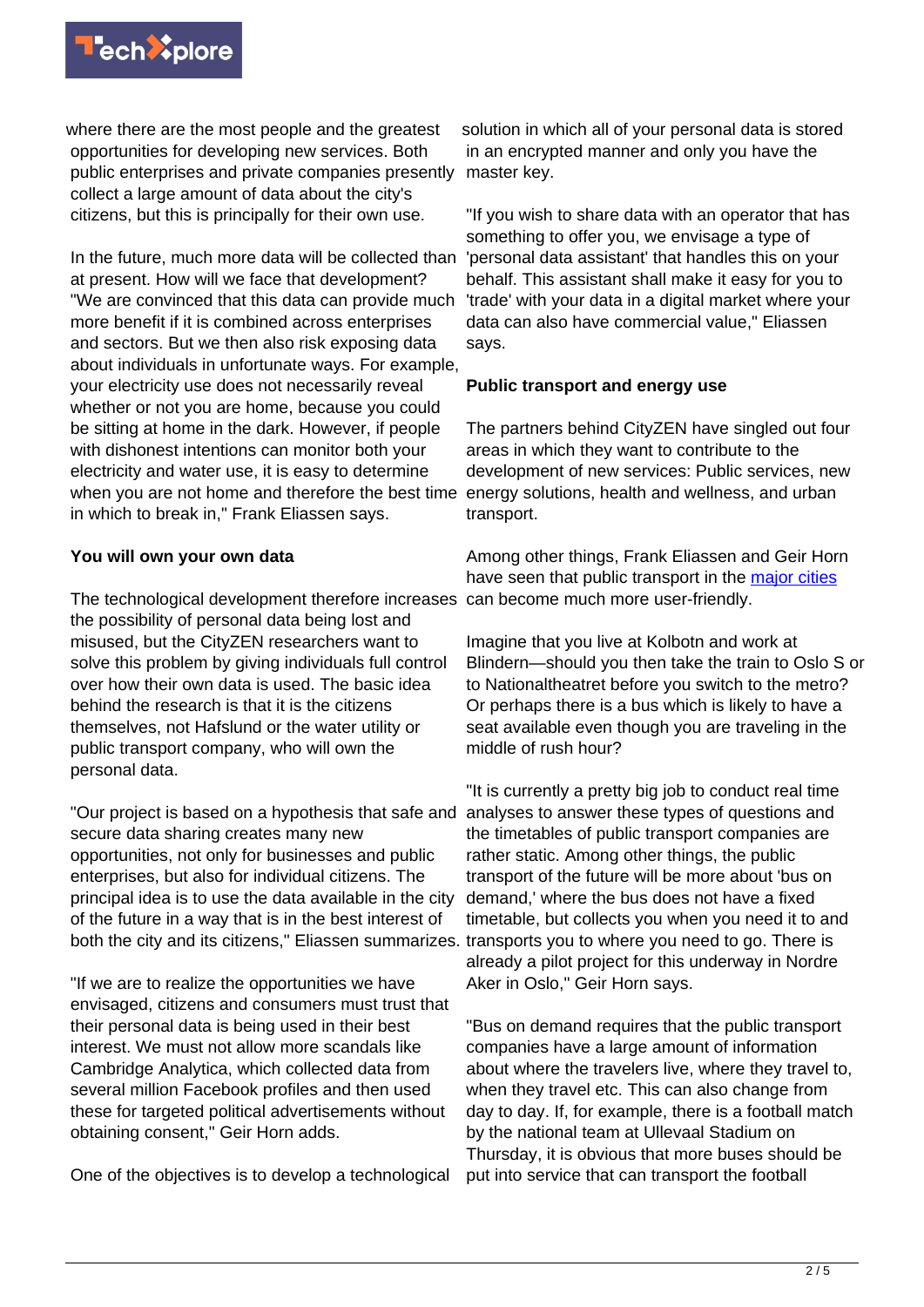

supporters to and from the stadium," Eliassen adds. The two researchers emphasize that Norway

"It is also possible to look at public transport and energy use together. For example, if Ruter or Kolumbus notice that you are on the way home from work, Ruter can notify Hafslund to turn up the heating in your living room. I am not saying that it is precisely these types of innovations that we will develop, but this at least illustrates what data sharing can achieve," Eliassen says.

#### **Efficient health services**

The City of Stavanger, which is one of the partners in the project, has estimated that approximately 30 percent of the city's budget goes towards health and welfare purposes—and the demographic trends seen the light. Public stakeholders in Norway such indicate that expenditure will be even greater in the years to come. There is thus a major need to improve the efficiency of the health service, a process that can, among other things, take place by "We know, for example, that the City of Oslo sharing sensitive personal data.

"The specific situation determines what data you wish to share. If, for example, you are in an ambulance on the way to hospital, you will most probably want the hospital to have access to your medical record. However, if you only have a stomach ache while holidaying down south, it is sufficient that the doctor has information about what time safeguarding privacy, this will create new medicines you already use," Geir Horn says.

"Or imagine that you are the guardian of an elderly relative who is developing dementia, but who still lives home alone. It could then be practical if his coffee machine transferred information to you about Tim" (The Story of Tim) which describes how the when it is turned on or off, or his smart telephone shares GPS coordinates with you. You can then be certain that he has gotten out of bed and everything solutions for situations in life that are currently is fine—and that he is not about to get lost in the woods."

"These types of services can make everyday life safer for your relative and give you yourself less cause for concern. However, all of this is still sensitive [personal data](https://techxplore.com/tags/personal+data/) that no unauthorized parties must obtain access to," Eliassen says.

#### **Norway has an advantage**

already has a high degree of digitalization—which creates major opportunities.

"We buy our tickets on mobile phones, use electronic payment services, have apps that give us discounts from grocery stores etc. All of this enables us to take a leading role internationally and the solutions we develop can give Norwegian companies a competitive edge in the international market. It is therefore nice to know that we already have the World Bank and several large international companies involved as partners," Horn says.

However, it is not only foreign companies that have as Brønnøysund Register Centre and several municipalities are also involved.

possesses a heap of data about the city's citizens, but it is difficult to share this data with other stakeholders without violating privacy and other regulations. It is also difficult to share data between agencies in the same municipality, because data coding and data models may vary. However, if we develop technical solutions for sharing and integrating data across agencies, while at the same opportunities for developing better municipal services," Eliassen predicts.

The City of Oslo has described a type of vision of the future in the animated short film "Historien om city's services follow its citizens virtually from cradle to grave. The short film shows several clever complicated, such as selecting a hospital in which to give birth and applying for a childcare place, medical card or nursing home. In the video, these are elegantly and smoothly resolved using a mobile phone rather than being complicated, irritating and in paper form.

At a slightly more basic level, the City of Stavanger is in the process of installing sensors in manhole covers to monitor water levels, flood risk and the need for maintenance. The next step may be to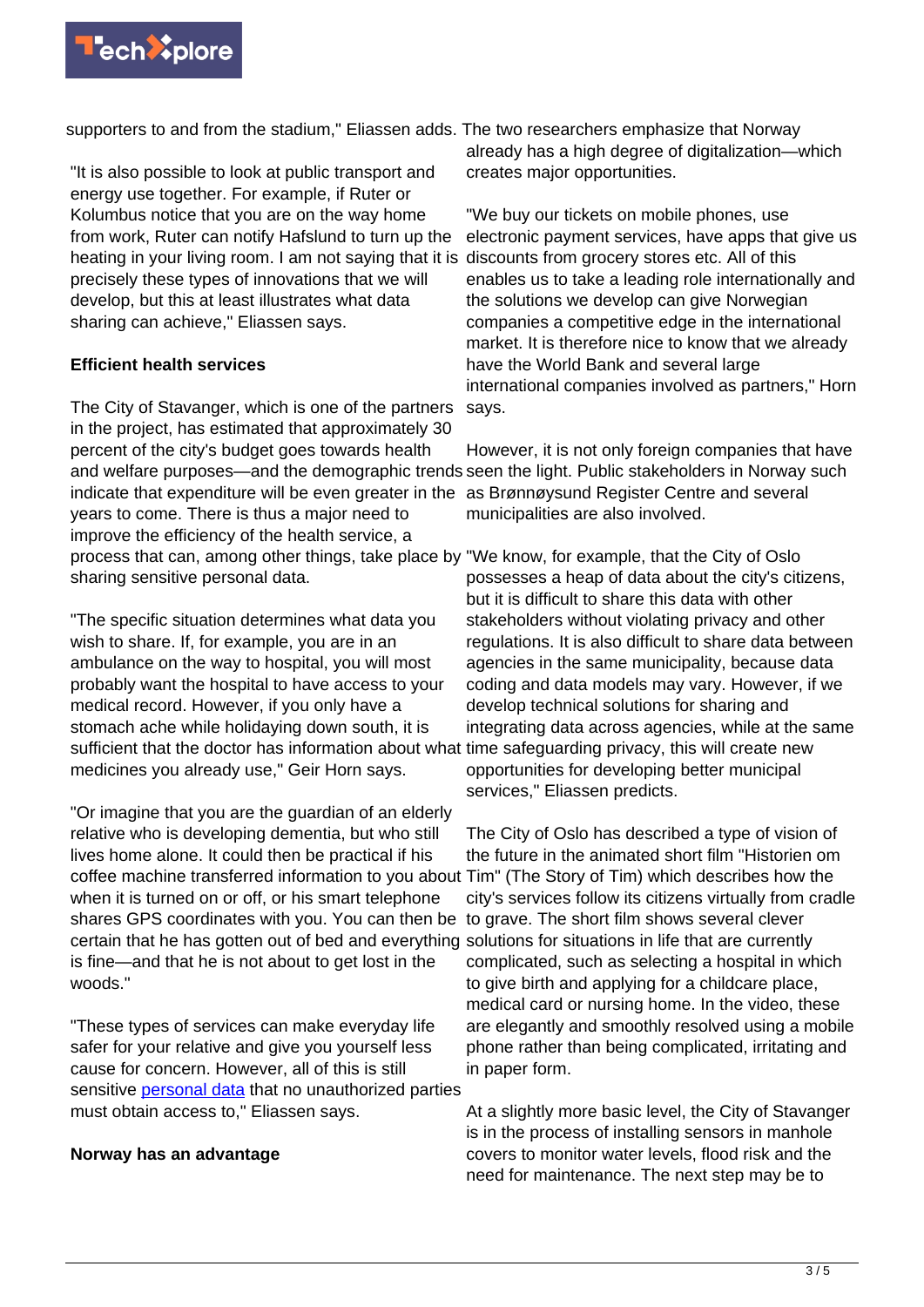

install sensors in the rubbish bins to enable these to also signified by the name of the project.

automatically report when they start to fill up. The waste disposal agencies in the major population centers can then optimize waste collection instead of operating according to fixed routes and checking rubbish bins that may only be half full.

## **Solution to the "charging wars"**

The researchers will also look at how data sharing can solve problems relating to the charging of [electric vehicles.](https://techxplore.com/tags/electric+vehicles/) Sales of electric vehicles have now increased to such an extent that half of those who purchased a new car in 2018 chose electric. This means that the competition for charging places be supplied to the population. The emphasis has has also become more intense. However, the transition to an electric vehicle fleet will also create other types of problems which can be best resolved with data sharing.

"In a housing cooperative that has many electric vehicle owners, not everyone can recharge their cars at the same time or the fuses would blow. I also do not need to charge my car immediately if I don't have to use it again until the next morning. But, if Frank has to leave tonight, he has to have a fully charged car in the space of a few hours. If the charging points are to be managed according to such individual needs, the energy companies must have access to information about your car, how much power you have left, how many others are searching for charging points in the same area, and solutions," Geir Horn says. a lot more other information," Horn says.

"You can also imagine that people charging electric vehicles and other electricity users can work together as a team. The housing cooperative Røverkollen in Oslo is part of the EU project GreenCharge and, among other things, is in the process of testing the coordination between electric projects. In September 2019, the initiators also sent vehicle chargers and the heating of the housing cooperative's boiler. For example, it is possible to turn off the heating for a brief period if there are suddenly a large number of people who want to charge their cars at the same time," Eliassen adds.

## **Services for citizens**

The objective of the CityZEN project is thus to create a better life in the cities, something that is

"We used the English word citizen and switched the i for a y to signify that this is about life in the cities. We also wrote ZEN in capital letters to highlight the association with the Asian Zen philosophy. This is precisely about the art of living and about how one can create a better life with less stress when the technology works together with the citizens," Eliassen says.

Geir Horn and Frank Eliassen emphasize that CityZEN is not about technologists sitting in their "chambers" and developing solutions that will then instead been on future users, i.e. most people, being active during the entire development cycle.

The project therefore has a separate social science section that is headed by Professor Monika Büscher at Lancaster University. She is also a member of the reference group for the project Smart Mobility Suburbs at UiO's Faculty of Social Sciences.

"Monika Büscher was also involved in a project in which we looked at technology for 'blue light' companies. Among other things, she is focused on new technical solutions providing support to those who will use these instead of causing hassle and annoyance. We do not need more of the latter

## **Research-driven innovation**

Frank Eliassen is deputy director and Geir Horn is work package leader for CityZEN at UiO. They are already in the process of researching many of the solutions CityZen requires in other ongoing an application to the Research Council of Norway to become a Centre for Research-based Innovation (SFI).

"We will continue to build on the large and EUfinanced Triangulum project, where Stavanger worked together with Manchester and Eindhoven to develop technology for "Smart Cities." Oslo has now entered as Norway's largest city, with the challenges that come with a larger scale," Eliassen